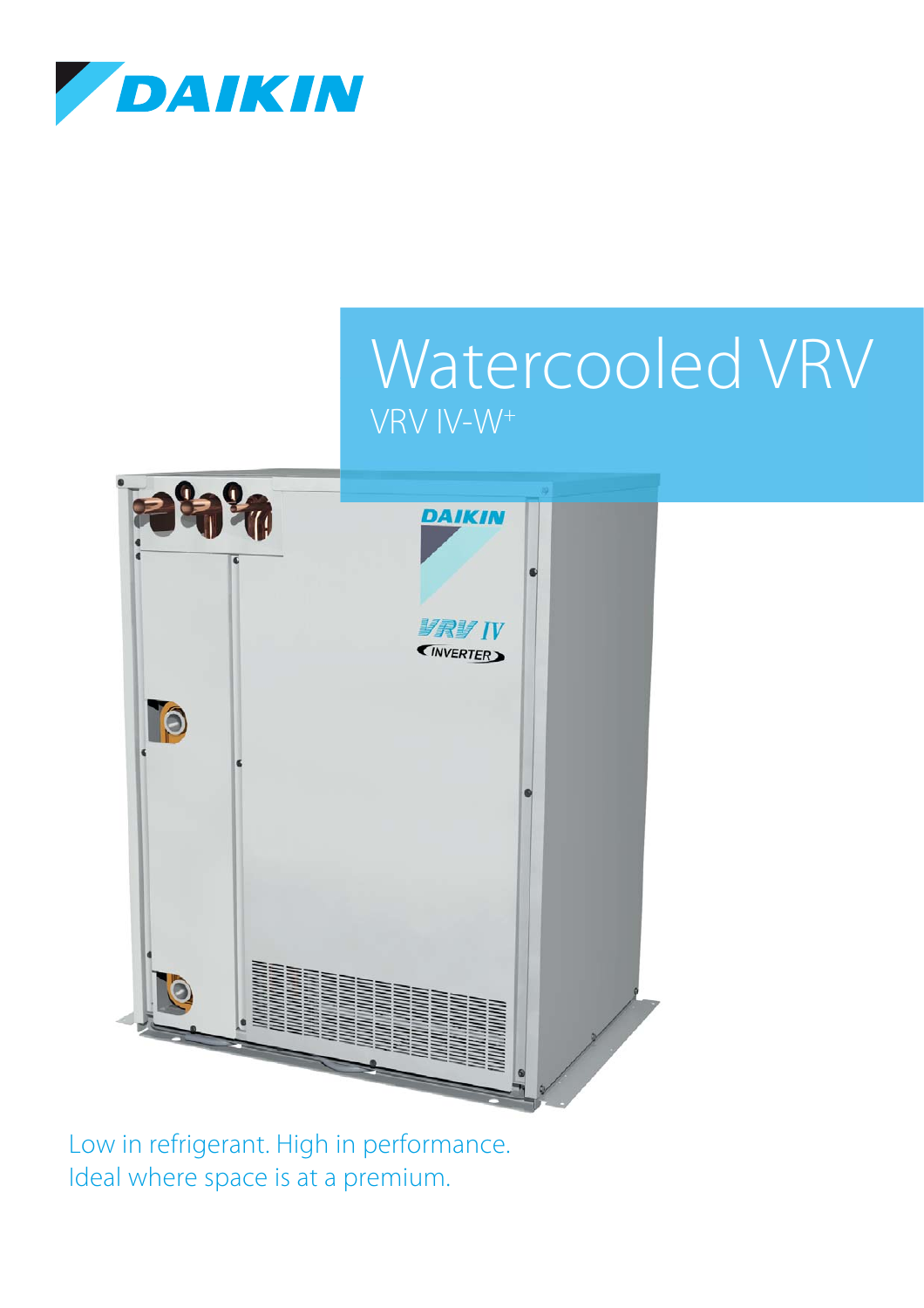# New for 2017 Watercooled VRV IV W+

### VRV W+ is a brand new range of watercooled VRV IV systems is available from Daikin UK.

### This new range doubles our previous capabilities to four condensers in 8, 10, 12 and 14hp capacities.

This new range builds on Daikin's existing watercooled technology, bringing unique and significantly improved capabilities to this growing product range.

### Features

- Zero heat dissipation: unique benefit, as no need to cool the plant area
- Reliable low and high temperature hot water production
- > Fully configurable inverter controlled water flow control
- > Heat pump, heat recovery, standard and geothermal models - all in the same unified unit.
- > Nine additional system combinations
- > 40% more capacity from one system
- > Smallest footprint
- > 120kW in just 0.429m2 of floor space
- > Free combination
- > Air handling unit connectivity
- > Highest efficiency
- > Simple maintenance:
	- > Rotating switch box
	- > Remove all panels without disconnecting pipework





### **All applications:**

- 
- 
- 
- 
- 
- -
	-
- 
- 
- 
- -
	-
	-
- 
- 
- 

### **High Rise buildings:**

- 
- 
- 

### **Hotels:**

- 
- Save over 1.1kg of refrigerant per hp of capacity compared with air cooled
- 

### **Geothermal Applications:**

- 
- 
- 

### **Simple to connect to District Heating and Cooling networks**

**Ideal for shopping centers with a tenant supplied water loop.**

# daikin.co.uk



FSC

The present leaftet is drawn up by way of information only and does not constitute an offer bine make that wis<br>this leaftet to the best of its knowledge. No express or implied warranty is given for the completences accurac

KEPCEN17-1036 / 10.17 / Copyright 2017 Daikin<br>rinted in the UK on FSC certified paper from sustainable sources Printed in the UK on FSC certified paper from sustainable sourcesUKEPCEN17-1036 / 10.17 / Copyright 2017 Daikin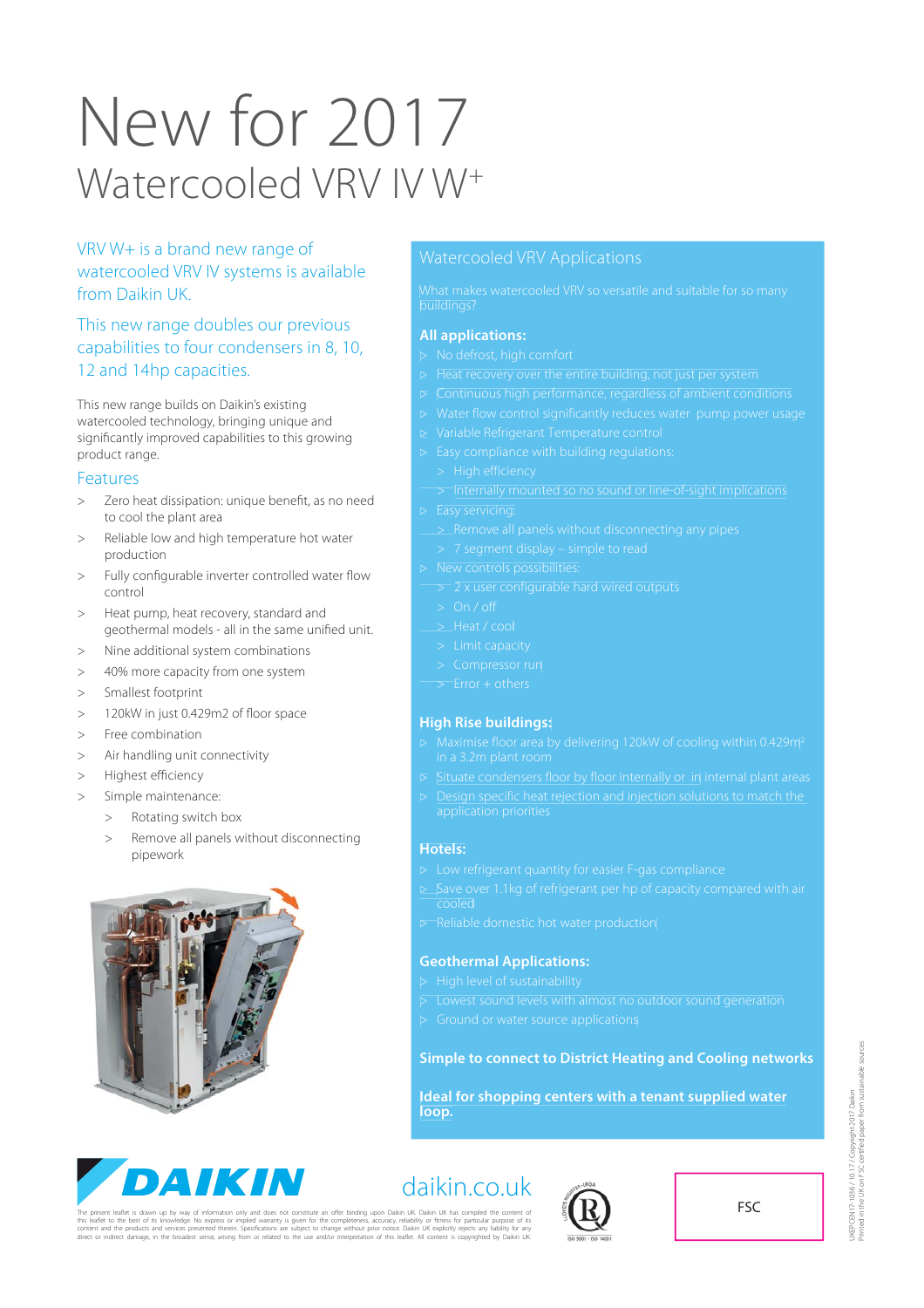

Watercooled VRV systems are increasingly becoming a sought after heating and cooling technology, especially for high rise and geothermal applications.

To meet the growing needs for highly flexible air conditioning solutions, Daikin is introducing a new and extended range of watercooled VRV systems. Watercooled VRV W+ has been completely redesigned from the base plate upwards to offer unique, new functionality and the highest level of performance.

### The advantages of Watercooled VRV:

- $>$  A high degree of design flexibility
- > Internal installation, where space is a premium
- > Low sound to meet planning requirements easily
- > Small footprint to optimise the available space
- > Highly efficient operation
- > Less refrigerant than an equivalent air cooled VRV
- > Meet refrigerant quantity legislation easily.



### New VRV IV W+ features:

- > 8, 10, 12 & 14hp condensers
- > Unique, patented zero heat dissipation technology
- > Full access to all components without disconnecting piping
- > Fully configurable water flow control
- > User-friendly analogue contacts for simple control integration
- > Connect high and low temperature hot water hydroboxes
- > Highest efficiency



### **\*Unique: Zero heat dissipation feature**

Now there is no need to cool down the plant room when using compressor and PCB's into the surrounding air.

VRV W+ is unique in that it is self-cooling, making the condensers heat neutral wherever they are installed, meaning lower cost, quicker and

### Range overview

| dorsepower |                                                        | 1 <sub>0</sub><br>ı U. | <b>_</b> |  |  | 10 | 20 | $\sim$ $\sim$<br>$-$ | $\sim$ $\sim$<br>$\angle 4$ | $\sim$<br>20 | $\cap$<br>20     | $\sim$ $\sim$<br>$\sim$ | $\sim$ $\sim$<br>ےر | $\sim$ $\sim$<br>- 4<br>$\overline{\phantom{a}}$ | $\sim$ $\sim$<br>÷<br>эc | $\sim$ $\sim$<br>-- | 40 | $-$ |
|------------|--------------------------------------------------------|------------------------|----------|--|--|----|----|----------------------|-----------------------------|--------------|------------------|-------------------------|---------------------|--------------------------------------------------|--------------------------|---------------------|----|-----|
| VRV IV W   | Single module<br><b>IDIP</b><br>module<br>$\mathbf{v}$ |                        |          |  |  |    |    |                      |                             |              | <b>The State</b> | ribie<br>: mouure       |                     |                                                  |                          |                     |    |     |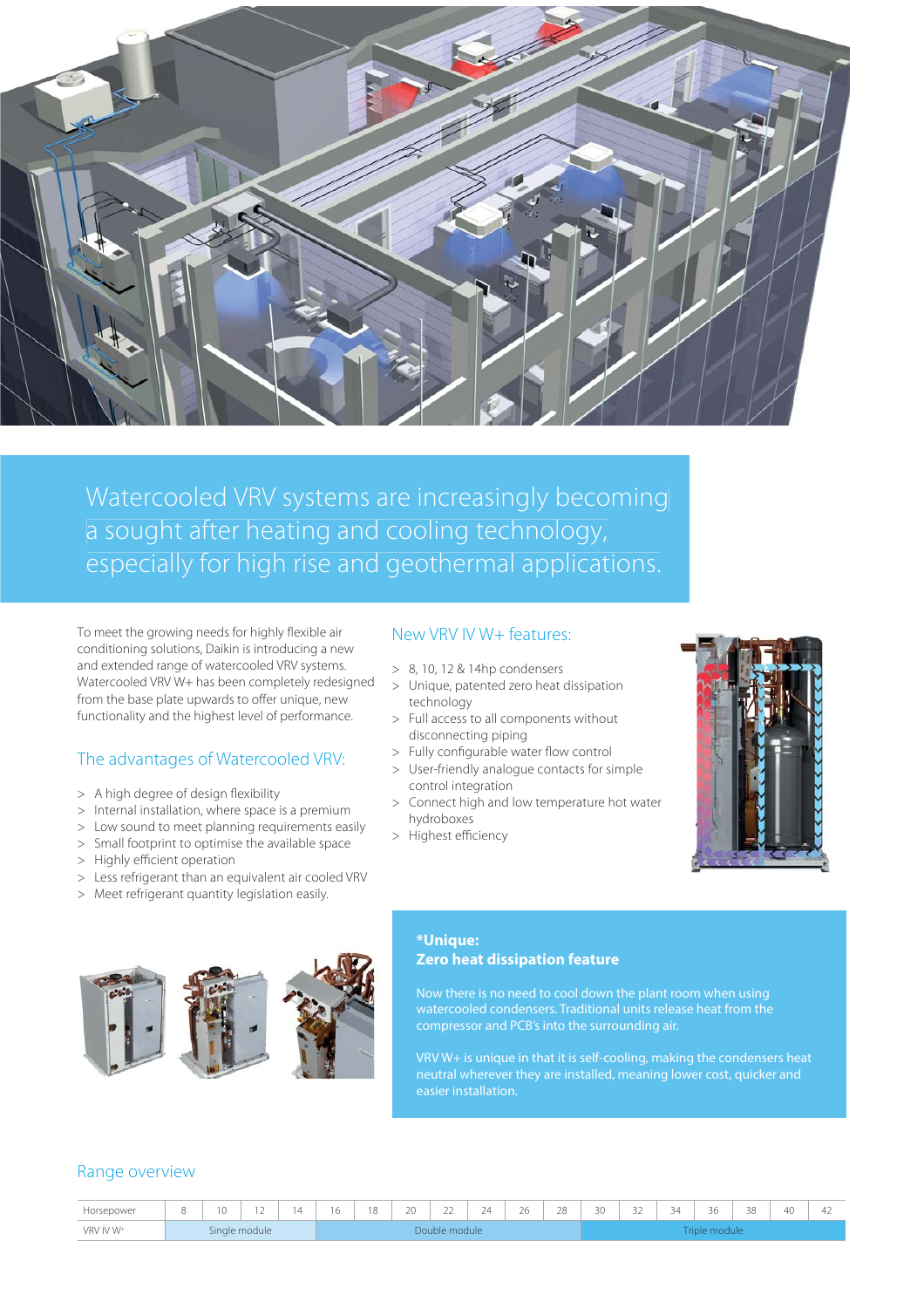# Watercooled VRV in Geothermal Applications

At the centre of our planet is a heat source of more than 5000°C. This heat emanates from the core to the surface which means that, under our feet, we have constant supply of free, renewable energy.

Geothermal heat has been used for over 10,000 years to keep us warm.

Evidence of its use exists today in areas such as Bath where the hot springs provide over a million litres of water at 46°C every day.

This water rises from a depth of 3 km under the city starting out at nearly 100°C and comes from a natural fissure in the earth's crust.

Bodies of water can also be used as a geothermal heat source, this includes lakes, aquifers, rivers and even the sea.



For the majority of people in the UK, access to geothermal heat means extracting it from underground,. Luckily, a usable amount of heat exists just below the surface.

### Temperature / ground depth graph



This diagram shows that at just 3m below the surface there is a stable, usable temperature all year round of between 9 and 14°C.

A water cooled heat pump can use this energy to provide heating and cooling throughout the year for almost any application.



fit for geothermal ground or

from -10°C to 45°C, Watercooled VRV can produce efficient yearfrom a renewable source to comfortable for its occupants.

They can also treat fresh air in AHUs and produce hot water hot water.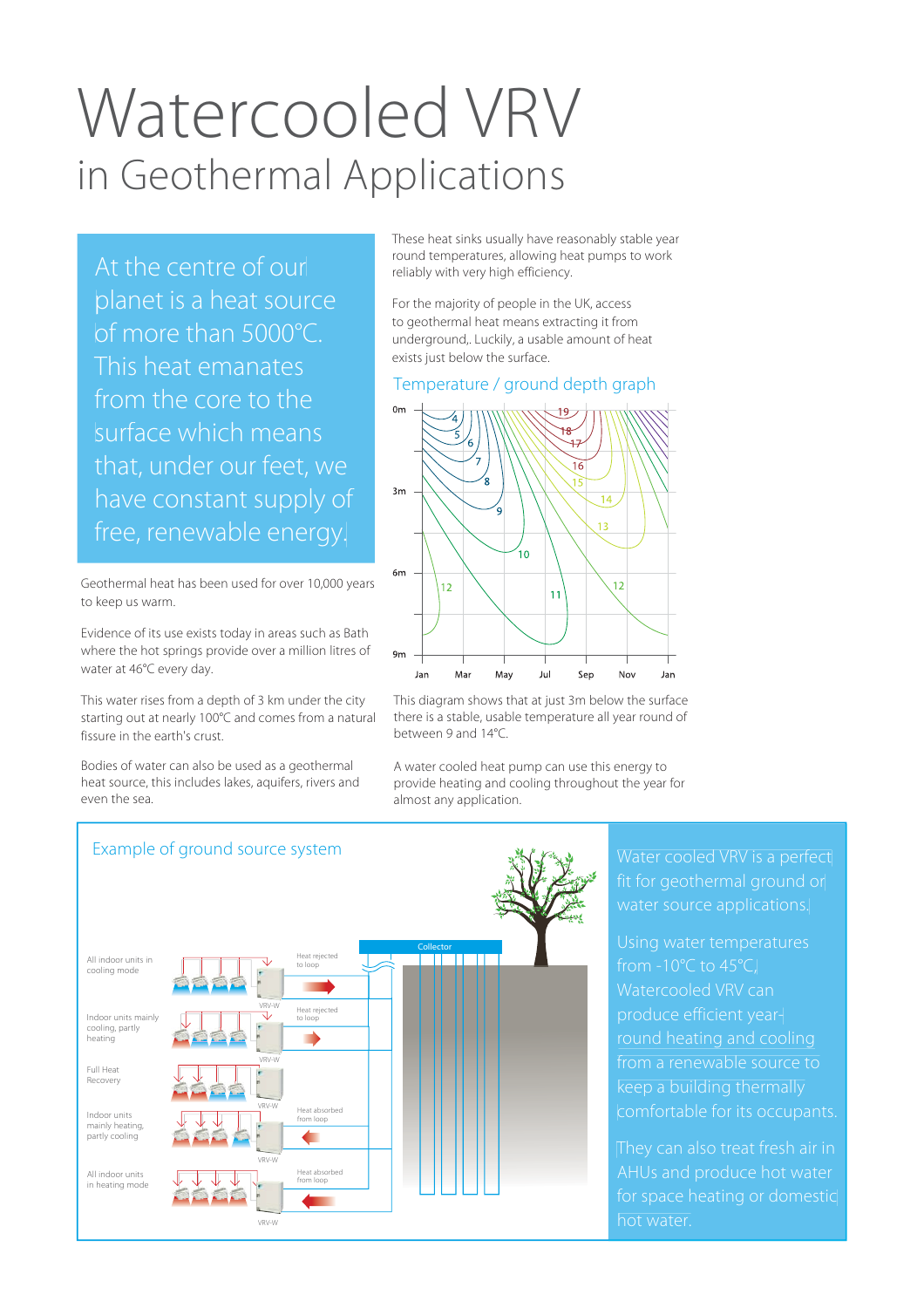### Heat Pump and Heat Recovery RWEYQ-T9 (8 to 18 hp)



### **VRV IV W+ Water Cooled Condensing Units**

| <b>Outdoor Units</b>                     |                                          |                              | RWEYO8T9                     | RWEYO10T9                                         | RWEYO12T9                    | RWEYO14T9      |                | RWEYO16T                    | RWEYO18T                  |                                                           |  |
|------------------------------------------|------------------------------------------|------------------------------|------------------------------|---------------------------------------------------|------------------------------|----------------|----------------|-----------------------------|---------------------------|-----------------------------------------------------------|--|
|                                          |                                          |                              |                              |                                                   |                              |                | RWEYO8T9       | <b>RWEYO8T9</b>             | RWEYO8T9                  | RWEYO10T9                                                 |  |
| kW<br><b>Nominal Cooling</b><br>Capacity |                                          | 22.4<br>28.0<br>33.5<br>40.0 |                              |                                                   |                              |                | 44.8           | 50.4                        |                           |                                                           |  |
|                                          | Nominal Heating                          | kW                           | 25.0<br>31.5<br>37.5<br>45.0 |                                                   |                              |                |                | 50                          | 56.5                      |                                                           |  |
| EER                                      |                                          |                              | 5.75<br>6.40<br>5.55<br>5.04 |                                                   |                              | $\sim$         | $\bar{a}$      |                             |                           |                                                           |  |
| COP                                      |                                          |                              | 6.50<br>6.40                 |                                                   | 6.10                         | 5.37           |                |                             | ÷,                        |                                                           |  |
| <b>Dimensions</b>                        | Height                                   | mm                           | 980                          | 980                                               | 980                          | 980            | 980            | 980                         | 980                       | 980                                                       |  |
|                                          | Width                                    | mm                           | 770                          | 770                                               | 770                          | 770            | 770            | 770                         | 770                       | 770                                                       |  |
|                                          | Depth                                    | mm                           | 560<br>560                   |                                                   | 560                          | 560            | 560            | 560                         | 560                       | 560                                                       |  |
| Weight                                   |                                          | kg                           |                              |                                                   | 185                          |                | 185            | 185                         | 185                       | 185                                                       |  |
| Electrical                               | Power Supply                             | Phase /Hz/v                  |                              |                                                   | 3ph / 50 / 400               |                |                | 3ph / 50 / 400              | 3ph / 50 / 400            |                                                           |  |
| Details                                  | <b>Running Current</b>                   | amps                         | 6.5                          | 9.0                                               | 10.0                         | 12.6           | 6.5            | 6.5                         | 6.5                       | 9.0                                                       |  |
|                                          | <b>Starting Current</b>                  | amps                         | $\overline{4}$               | $\overline{4}$                                    | $\overline{4}$               | $\overline{4}$ | $\overline{4}$ | $\overline{4}$              | $\overline{4}$            | $\overline{4}$                                            |  |
|                                          | <b>Fuse Rating</b>                       | amps                         | 25                           | 25                                                | 25                           | 25             | 25             | 25                          | 25                        | 25                                                        |  |
| Refrigerant                              | Refrigerant Type                         |                              |                              |                                                   | R410A                        |                |                | <b>R410A</b>                |                           | <b>R410A</b>                                              |  |
| Circuit                                  | Refrigerant Charge<br>kg                 |                              |                              | 7.9                                               |                              | 9.6            | 7.9            | 7.9                         | 7.9                       | 7.9                                                       |  |
|                                          | <b>Additional Charge</b>                 | kg                           |                              |                                                   | data book                    |                |                | data book                   |                           | data book                                                 |  |
| Sound Pressure                           |                                          | dBA                          | 47                           | 51                                                | 54                           | 57             | 47             | 47                          | 47                        | 51                                                        |  |
| <b>Piping Limits</b>                     | Maximum Length<br>m                      |                              |                              |                                                   | 165                          |                |                | 165                         | 165                       |                                                           |  |
|                                          | Maximum Vertical Rise<br>m               |                              |                              | 50m if outdoor above IU / 40m if outdoor below IU |                              |                |                | 50m if outdoor above IU /   | 50m if outdoor above IU / |                                                           |  |
|                                          |                                          |                              |                              |                                                   |                              |                |                | 40m if outdoor below IU     |                           | 40m if outdoor below IU                                   |  |
| Piping                                   | Liquid                                   | inch (mm)                    |                              | 3/8(9.5)                                          |                              | 1/2(12.7)      | 3/8(9.5)       | 3/8(9.5)                    | 3/8(9.5)                  | 3/8(9.5)                                                  |  |
| Connections                              | HP / LP Gas Heat Pump                    | inch (mm)                    | 3/4(19.1)                    | 7/8(22.2)                                         | 11/8(28.6)                   | 11/8(28.6)     | 3/4(19.1)      | 3/4(19.1)                   | 3/4(19.1)                 | 7/8(22.2)                                                 |  |
|                                          | HP / LP Gas Heat recovery                | inch (mm)                    | 5/8(15.9)                    |                                                   | 3/4(19.1)                    | 7/8(22.2)      | 5/8(15.9)      | 5/8(15.9)                   | 5/8(15.9)                 | 3/4(19)                                                   |  |
|                                          | Gas Discharge (HR only)                  | inch (mm)                    | 3/4(19.1)                    | 7/8(22.2)                                         |                              | 1 1/8 (28.6)   | 3/4(19.1)      | 3/4(19.1)                   | 3/4(19.1)                 | 7/8(22.2)                                                 |  |
|                                          | Drain                                    | Outlet                       |                              |                                                   | 14mm OD / 10mm ID per module |                |                |                             |                           | 14mm OD / 10mm ID per module 14mm OD / 10mm ID per module |  |
|                                          | Water                                    | Inlet & Outlet               |                              | ISO 228 - G1 1/4 B External thread - Per module   |                              |                |                | ISO 228 - G1 1/4 B External |                           | ISO 228 - G1 1/4 B External                               |  |
|                                          |                                          |                              |                              |                                                   |                              |                |                | thread - Per module         | thread - Per module       |                                                           |  |
| Capacity                                 | VRV Indoor units                         | $\%$                         |                              |                                                   | 50-130                       |                |                | 50-130                      | 50-130                    |                                                           |  |
| <b>Index Limit</b>                       | HR VRV I/U & HT Hydrobox                 | $\%$                         |                              |                                                   | 50-150                       |                |                | 50-150                      |                           | 50-150                                                    |  |
|                                          | Maximum Number of Connected Indoor Units |                              |                              |                                                   | 64                           |                |                | 64                          |                           | 64                                                        |  |

### Notes:

Daikin have introduced the new VRV IV W+ Water Cooled condensing unit to complement the rest of the VRV range. The water cooled system has a number of advantages over an air cooled system:

› High efficiencies & suitable for tall multi-storied buildings due to no limitations of water piping length & can be used with open and closed loop ground source systems<br>› Wide operation range with inlet water temperatur

### Heat Pump and Heat Recovery RWEYQ-T9 (20 to 28 hp)

## **VRV IV W+ Water Cooled Condensing Units**

| <b>Outdoor Units</b>                     |                                   |                | RWEYQ20T                                             |                    | <b>RWEYO22T</b>                                      |                             | RWEYO24T                    |                            | RWEYQ26T                | RWEYQ28T                                                                                            |                                                                                                          |                |  |
|------------------------------------------|-----------------------------------|----------------|------------------------------------------------------|--------------------|------------------------------------------------------|-----------------------------|-----------------------------|----------------------------|-------------------------|-----------------------------------------------------------------------------------------------------|----------------------------------------------------------------------------------------------------------|----------------|--|
|                                          |                                   |                |                                                      |                    |                                                      |                             |                             |                            |                         | RWEYQ10T9 RWEYQ10T9 RWEYQ10T9 RWEYQ12T9 RWEYQ12T9 RWEYQ12T9 RWEYQ12T9 RWEYQ14T9 RWEYQ14T9 RWEYQ14T9 |                                                                                                          |                |  |
| kW<br><b>Nominal Cooling</b><br>Capacity |                                   | 56             |                                                      | 61.5               |                                                      | 67                          |                             | 73.5                       |                         | 80                                                                                                  |                                                                                                          |                |  |
|                                          | Nominal Heating                   | kW             | 63                                                   |                    | 69                                                   |                             | 75                          |                            | 82.5                    |                                                                                                     | 90                                                                                                       |                |  |
| EER                                      |                                   |                | $\overline{\phantom{a}}$                             |                    |                                                      |                             |                             | $\sim$                     |                         |                                                                                                     |                                                                                                          | $\sim$         |  |
| COP                                      |                                   |                |                                                      |                    |                                                      |                             |                             |                            |                         |                                                                                                     |                                                                                                          |                |  |
| <b>Dimensions</b>                        | Height                            | mm             | 980                                                  | 980                | 980                                                  | 980                         | 980                         | 980                        | 980                     | 980                                                                                                 | 980                                                                                                      | 980            |  |
|                                          | Width                             | mm             | 770                                                  | 770                | 770                                                  | 770                         | 770                         | 770                        | 770                     | 770                                                                                                 | 770                                                                                                      | 770            |  |
|                                          | Depth                             | mm             | 560                                                  | 560                | 560                                                  | 560                         | 560                         | 560                        | 560                     | 560                                                                                                 | 560                                                                                                      | 560            |  |
| Weight                                   |                                   | kq             | 185                                                  | 185                | 185                                                  | 185                         | 185                         | 185                        | 185                     | 185                                                                                                 | 185                                                                                                      | 185            |  |
| Electrical                               | Phase /Hz/v<br>Power Supply       |                | 3ph / 50 / 400                                       |                    | 3ph / 50 / 400                                       |                             | 3ph / 50 / 400              |                            | 3ph / 50 / 400          |                                                                                                     | 3ph / 50 / 400                                                                                           |                |  |
| Details                                  | <b>Running Current</b>            | amps           | 9                                                    | 9                  | 9                                                    | 10                          | 10                          | 10                         | 10                      | 12.6                                                                                                | 12.6                                                                                                     | 12.6           |  |
|                                          | <b>Starting Current</b>           | amps           | $\overline{4}$                                       | 4                  | 4                                                    | 4                           | $\overline{4}$              | 4                          | 4                       | 4                                                                                                   | $\overline{4}$                                                                                           | $\overline{4}$ |  |
|                                          | <b>Fuse Rating</b>                | amps           | 25                                                   | 25                 | 25                                                   | 25                          | 25                          | 25                         | 25                      | 25                                                                                                  | 25                                                                                                       | 25             |  |
| Refrigerant                              | <b>Refrigerant Type</b>           |                |                                                      | R410A              | <b>R410A</b>                                         |                             |                             | <b>R410A</b>               |                         | <b>R410A</b>                                                                                        |                                                                                                          | <b>R410A</b>   |  |
| Circuit                                  | Refrigerant Charge                | kq             | 7.9                                                  | 7.9                | 7.9                                                  | 9.6                         | 9.6                         | 9.6                        | 9.6                     | 9.6                                                                                                 | 9.6                                                                                                      | 9.6            |  |
|                                          | <b>Additional Charge</b><br>kg    |                | data book                                            |                    | data book                                            |                             |                             | data book                  |                         | data book                                                                                           |                                                                                                          | data book      |  |
| Sound Pressure                           |                                   | dBA            | 51                                                   | 51                 | 51                                                   | 54                          | 54                          | 54                         | 54                      | 57                                                                                                  | 54                                                                                                       | 57             |  |
| <b>Piping Limits</b>                     | Maximum Length<br>m               |                | 165                                                  |                    | 165                                                  |                             |                             | 165                        |                         | 165                                                                                                 | 165                                                                                                      |                |  |
|                                          | <b>Maximum Vertical Rise</b><br>m |                | 50m if outdoor above IU /<br>40m if outdoor below IU |                    | 50m if outdoor above IU /<br>40m if outdoor below IU |                             | 40m if outdoor below IU     |                            | 40m if outdoor below IU |                                                                                                     | 50m if outdoor above IU / 50m if outdoor above IU / 50m if outdoor above IU /<br>40m if outdoor below IU |                |  |
|                                          |                                   |                |                                                      |                    |                                                      |                             |                             |                            |                         |                                                                                                     |                                                                                                          |                |  |
| Piping                                   | Liauid                            | inch (mm)      | 3/8(9.5)                                             | 3/8(9.5)           | 3/8(9.5)                                             | 1/2(12.7)                   | 1/2(12.7)                   | 1/2(12.7)                  | 1/2(12.7)               | 1/2(12.7)                                                                                           | 1/2(12.7)                                                                                                | 1/2(12.7)      |  |
| Connections                              | HP / LP Gas Heat Pump             | inch (mm)      | 7/8(22.2)                                            | 7/8(22.2)          | 7/8(22.2)                                            | 11/8(28.6)                  | 11/8(28.6)                  | 11/8(28.6)                 | 11/8(28.6)              | 7/8(22.2)                                                                                           | 7/8(22.2)                                                                                                | 7/8(22.2)      |  |
|                                          | HP / LP Gas Heat recovery         | inch (mm)      | 3/4(19.1)                                            | 3/4(19.1)          | 3/4(19.1)                                            | 3/4(19.1)                   | 3/4(19.1)                   | 3/4(19.1)                  | 3/4(19.1)               | 11/8(28.6)                                                                                          | 11/8(28.6)                                                                                               | 11/8(28.6)     |  |
|                                          | Gas Discharge (HR only)           | inch (mm)      | 7/8(22.2)                                            | 7/8(22.2)          | 7/8(22.2)                                            | 11/8(28.6)                  |                             | $11/8(28.6)$   11/8 (28.6) | 11/8(28.6)              | 11/8(28.6)                                                                                          | 11/8(28.6)                                                                                               | 11/8(28.6)     |  |
|                                          | Drain                             | Outlet         |                                                      | 14mm OD /          |                                                      | 14mm OD /                   |                             | 14mm OD /                  |                         | 14mm OD /                                                                                           | 14mm OD /                                                                                                |                |  |
|                                          |                                   |                |                                                      | 10mm ID per module |                                                      | 10mm ID per module          |                             | 10mm ID per module         |                         | 10mm ID per module                                                                                  | 10mm ID per module                                                                                       |                |  |
|                                          | Water                             | Inlet & Outlet | ISO 228 - G1 1/4 B External                          |                    |                                                      | ISO 228 - G1 1/4 B External | ISO 228 - G1 1/4 B External |                            |                         |                                                                                                     | ISO 228 - G1 1/4 B External   ISO 228 - G1 1/4 B External                                                |                |  |
|                                          |                                   |                | thread - Per module                                  |                    | thread - Per module                                  |                             | thread - Per module         |                            | thread - Per module     |                                                                                                     | thread - Per module                                                                                      |                |  |
| Capacity                                 | <b>VRV</b> Indoor units           | $\%$           | 50-130                                               |                    | 50-130                                               |                             | 50-130                      |                            | 50-130                  |                                                                                                     | 50-130                                                                                                   |                |  |
| <b>Index Limit</b>                       | HR VRV I/U & HT Hvdrobox          | %              |                                                      | 50-150             |                                                      | 50-150                      |                             | 50-150                     |                         | 50-150                                                                                              | 50-150                                                                                                   |                |  |
| Maximum Number of Connected Indoor Units |                                   |                | 64                                                   |                    |                                                      | 64                          | 64                          |                            | 64                      |                                                                                                     | 64                                                                                                       |                |  |

#### Notes:

The VRV IV W+ Water Cooled system is supplied as a common unit and can be used in either heat pump and heat recovery modes, from size 8 to 42 all using a three phase power supply.<br>The system is fully compatible with the fu